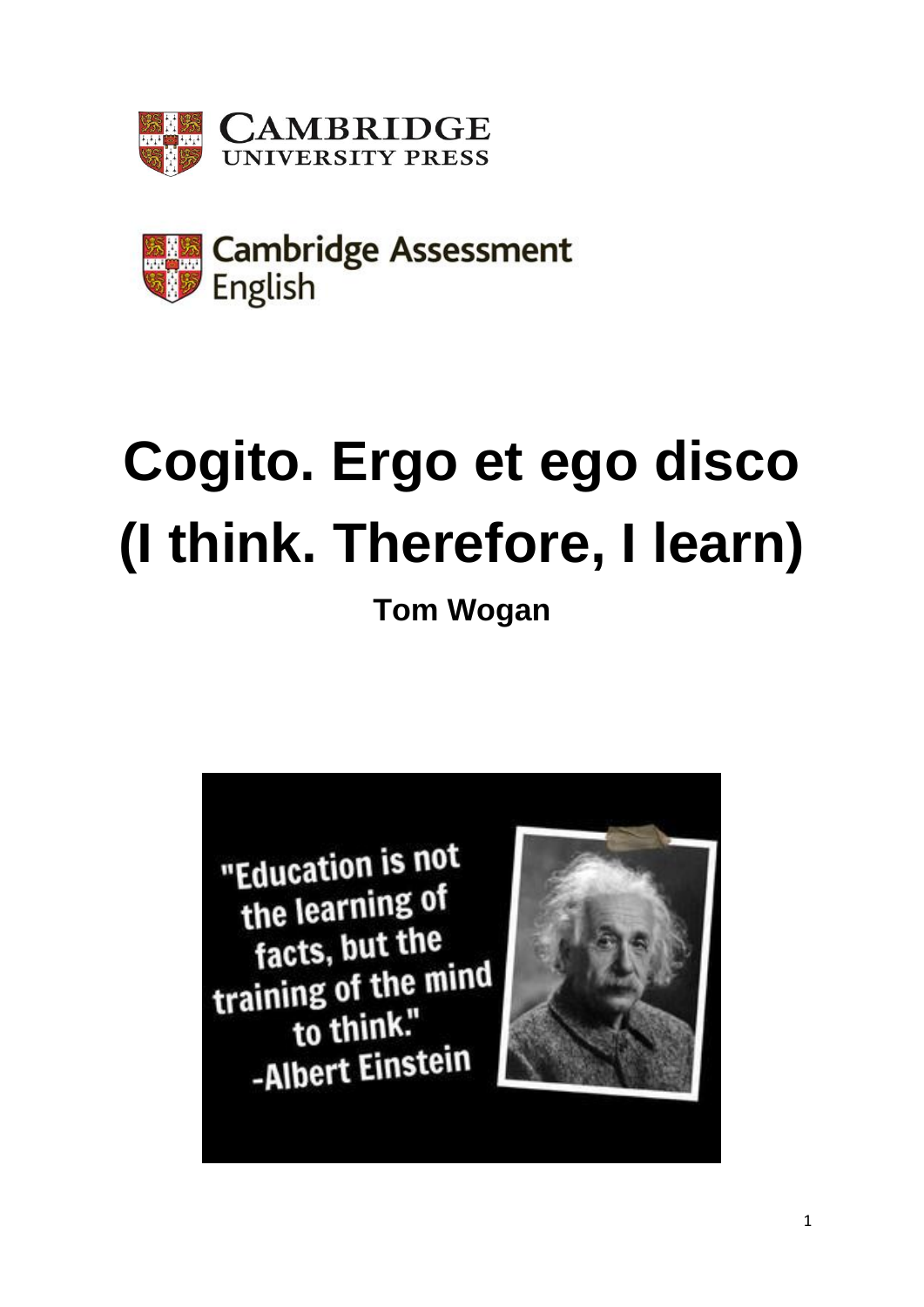## **What is critical thinking?**

In 1 minute write down as many words you can think of that you associate with critical thinking.



## **What are the 6 C's?**

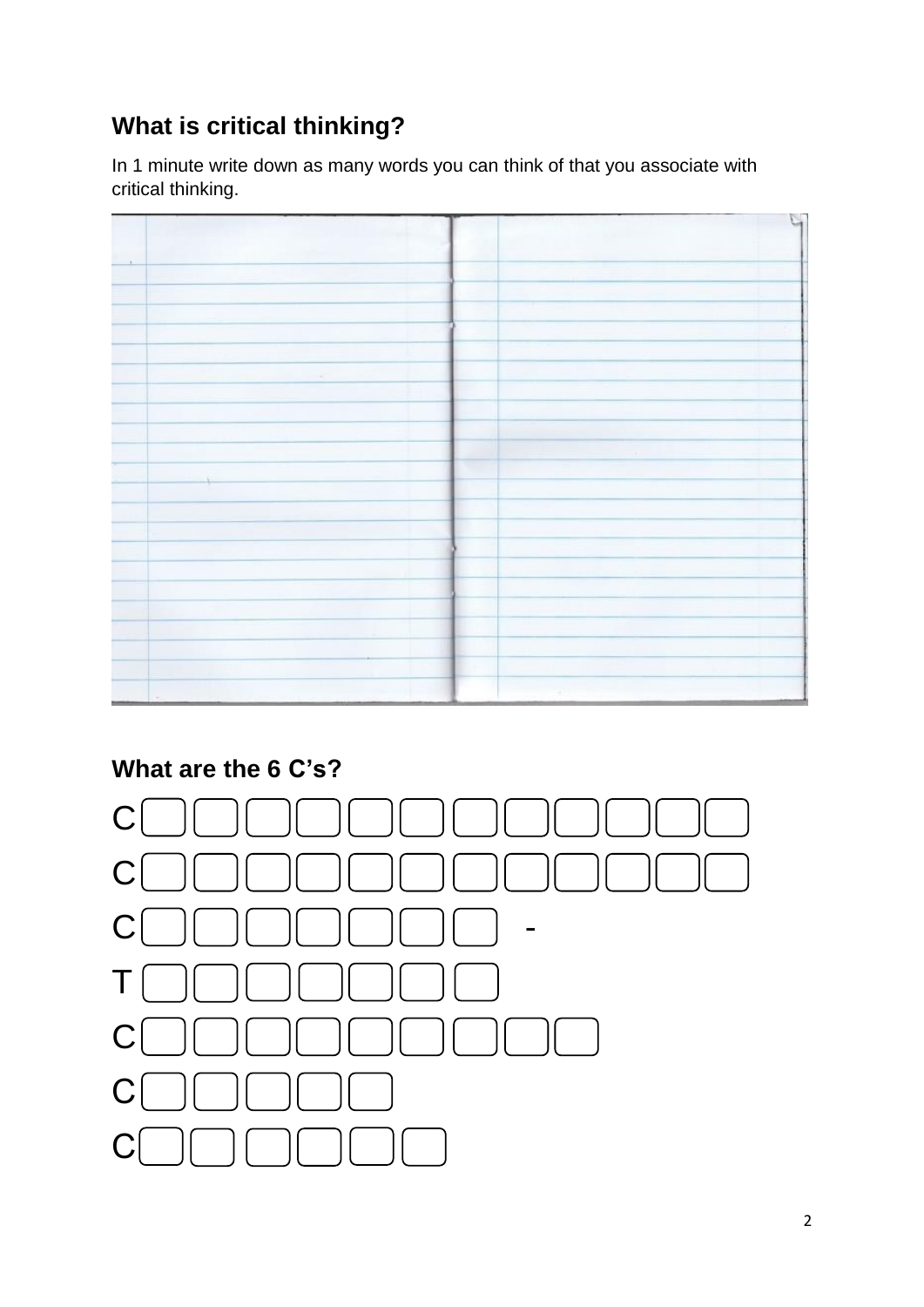#### **Activities**

#### **Logic: Formal fallacies**

1. If he had been planning murder, he would have taken out extra insurance on his wife. He did take out insurance on his wife.

2. If you are cheating on me, you will be out of the house a lot. You are out of the house a lot, so you must be cheating on me.

3. If I have the flu, then I have a sore throat. I have a sore throat. Therefore, I have the flu.

4. If had wanted to cut up the tree, he would have needed a big saw. Such a saw was found in his toolshed.

5. The bells you can hear now are always and only rung during a funeral. Someone must have died!

6. I think I need to give up smoking. But if I give up smoking, I'll get fat. I am fat! That was easy.

7. Einstein's General Relativity predicts that Mercury's orbit will shift in space, due to warping of space-time caused by the Sun's mass. Mercury's orbit has been observed to shift spatially. Therefore General Relativity is true.

### **Logic: Informal fallacies**

#### **Argumentum ad…**

| . . | Antiquitam     | <u>.</u><br><b>Hominem</b> | . ب<br>Ignorantiam | 4.<br>Lazarum     |
|-----|----------------|----------------------------|--------------------|-------------------|
| ა.  | <b>Nauseum</b> | 6.<br><b>Novitam</b>       | Temperantiam       | o.<br>Verecundiam |

a. False authority. It is a fallacy to suppose that an expert in one field can be assumed to be an expert in another.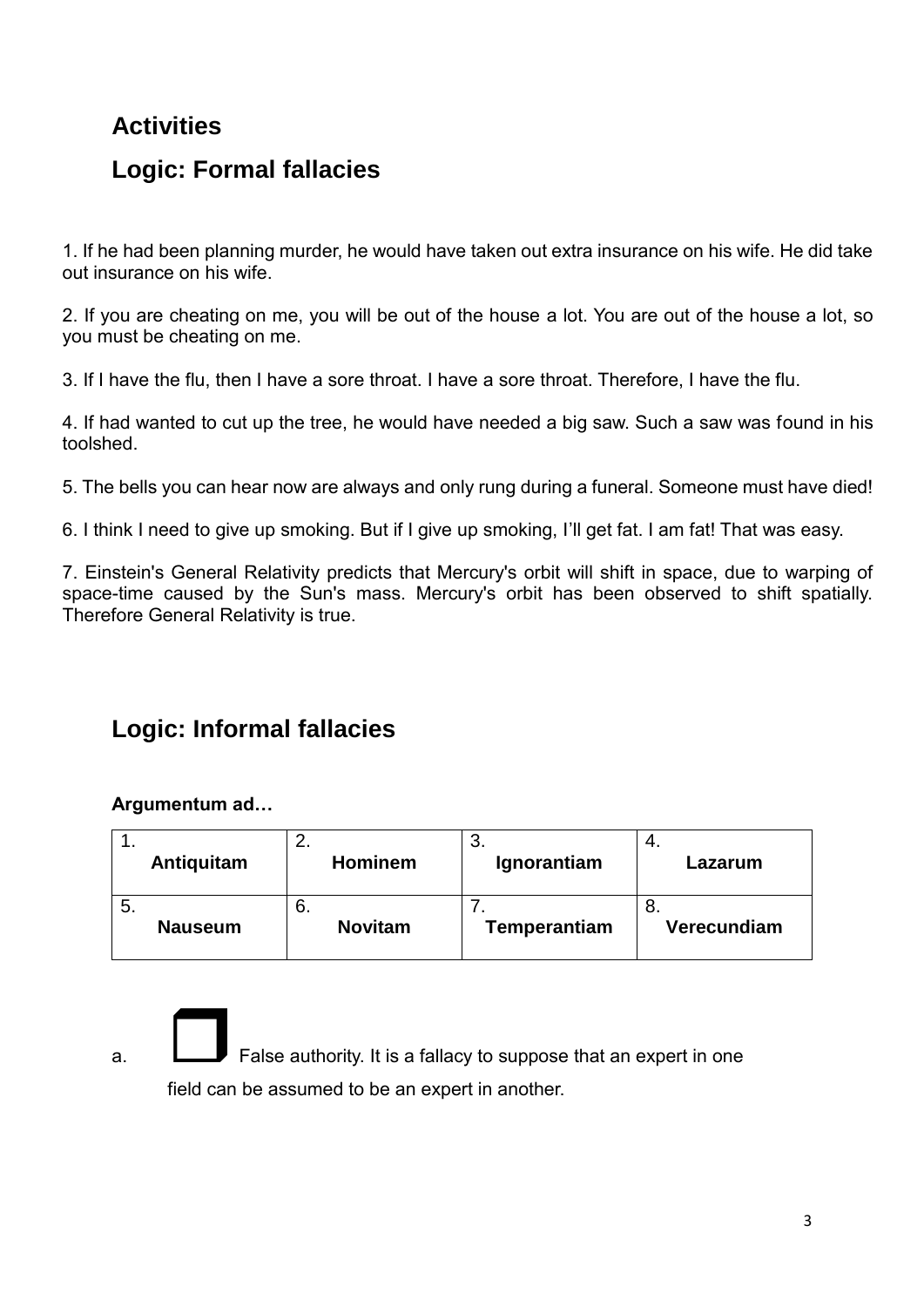- b.  $\Box$  Repetition. It is a fallacy to suppose that the more you repeat something the truer it becomes.
- c.  $\Box$  Age. It is a fallacy to suppose that because something is old it must be right and good.
- d. Moderation. It is a fallacy to suppose that the moderate position is the correct and sound one.
- e. **If all i**gnorance. It is a fallacy to suppose that our lack of knowledge about something allows us to infer the opposite case
- f. Person. It is a fallacy to attack the arguer, not the argument.
- $\Box$  Poverty. It is a fallacy to suppose that the poverty of the arguer enhances the case they are making.
- h.  $\Box$  Novelty. It is a fallacy to suppose that because something is new it is inherently better than the old.

#### **Logic: Principle of Excluded Middle**

A man called his doctor in the middle of the night. He described the pains his wife was having, diagnosed them as appendicitis (on-line), and told the doctor he was bringing the woman into emergency.

The doctor was much less concerned. He diagnosed the problem as stomach cramps, advised the man to give her an aspirin, and suggested that an appointment be made in the morning for an office visit.

The man persisted. Not used to having his medical judgment questioned, the doctor spoke authoritatively: "It cannot be her appendix," he declared. "I distinctly remember removing your wife's appendix eight years ago. And I have never heard of a woman having a second appendix!"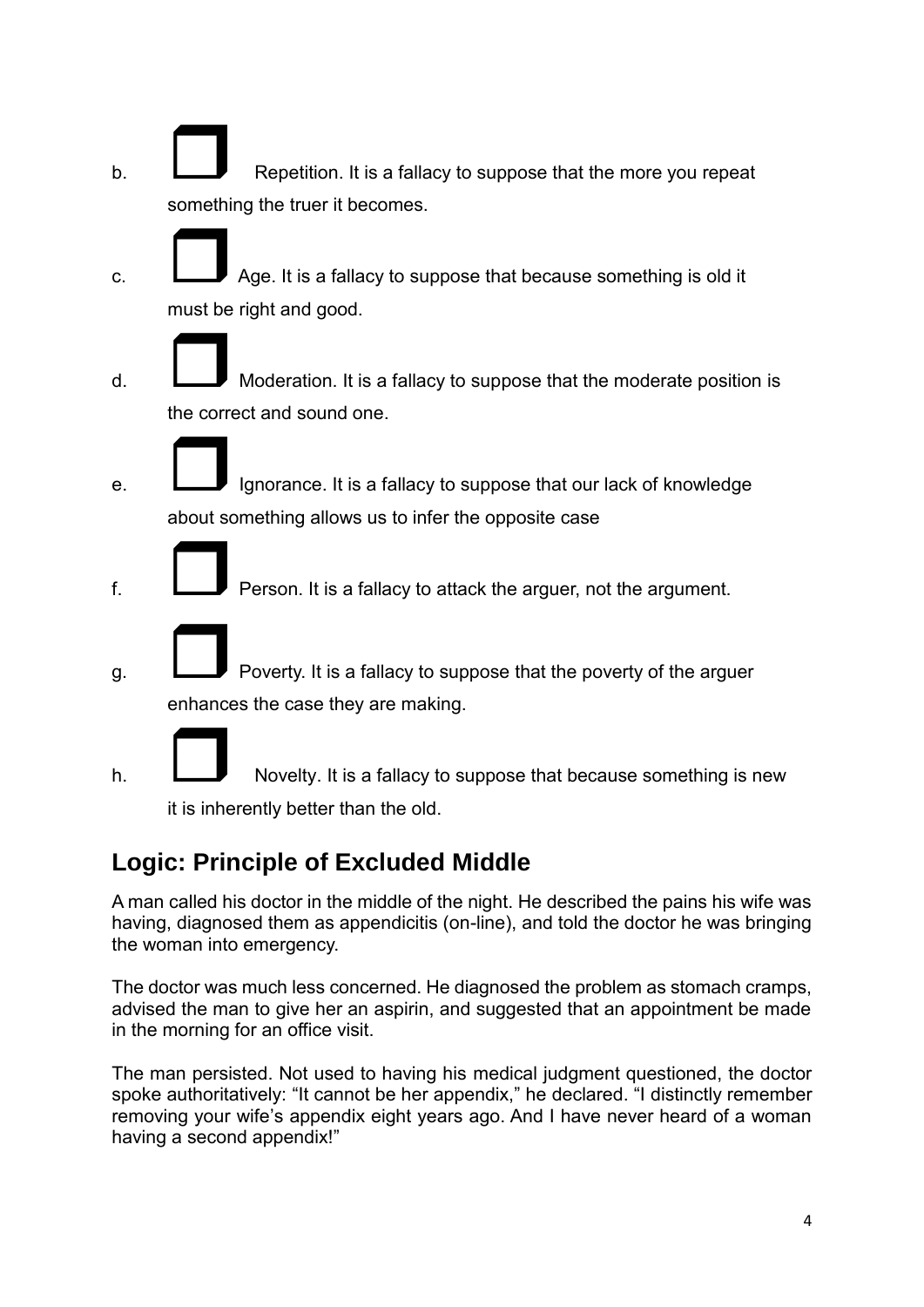#### **Guided discussion: Parole Board**

Alan Jones: Guilty of murdering his wife by slowly poisoning her. Described by neighbours as a kind and gentle person. His children love him. His wife had lots of affairs and pushed him to the limit.

Janet Green: Found guilty of shoplifting for the tenth time. She is a homeless tramp who likes to spend the winter in prison. It is early December and the weather is very cold.

Miranda Morgan: A drug addict guilty of selling heroin to teenagers. Has already tried two unsuccessful drug treatment programmes. Has a two-year-old child who will have to go into care if she goes to jail.

Mick Brown: Guilty of vandalism and football hooliganism. 19 years old and below average intelligence. Aggressive and gets violent when drunk. One previous offence for drunken driving.

Cynthia Carter: English teacher guilty of smuggling her two cats into England. This is against quarantine regulations. The customs officers would like an example to be made of her

#### **Lateral Thinking**

1. A man buys a new car and goes home to tell his wife. He goes the wrong way up a one-way street, nearly runs into 7 people, goes onto the sidewalk, and takes a shortcut through a park. A policeman sees all this and still doesn't arrest him. Why not?

2. You drive past a bus stop and see 3 people waiting for the bus: an old lady who is about to die, an old friend who saved your life, and your perfect partner. Knowing you can only have one passenger in your car, what would you do?

3. How much dirt is there in a hole 3 feet deep, 6 feet long, and 4 feet wide?

4. If it took 8 men 10 hours to build a wall, how long would it take 4 men to build the same wall?

5. How far can you walk into the woods?

6. Your friend says he can predict the exact score of every football game before it begins. He's right every time. How is that possible?